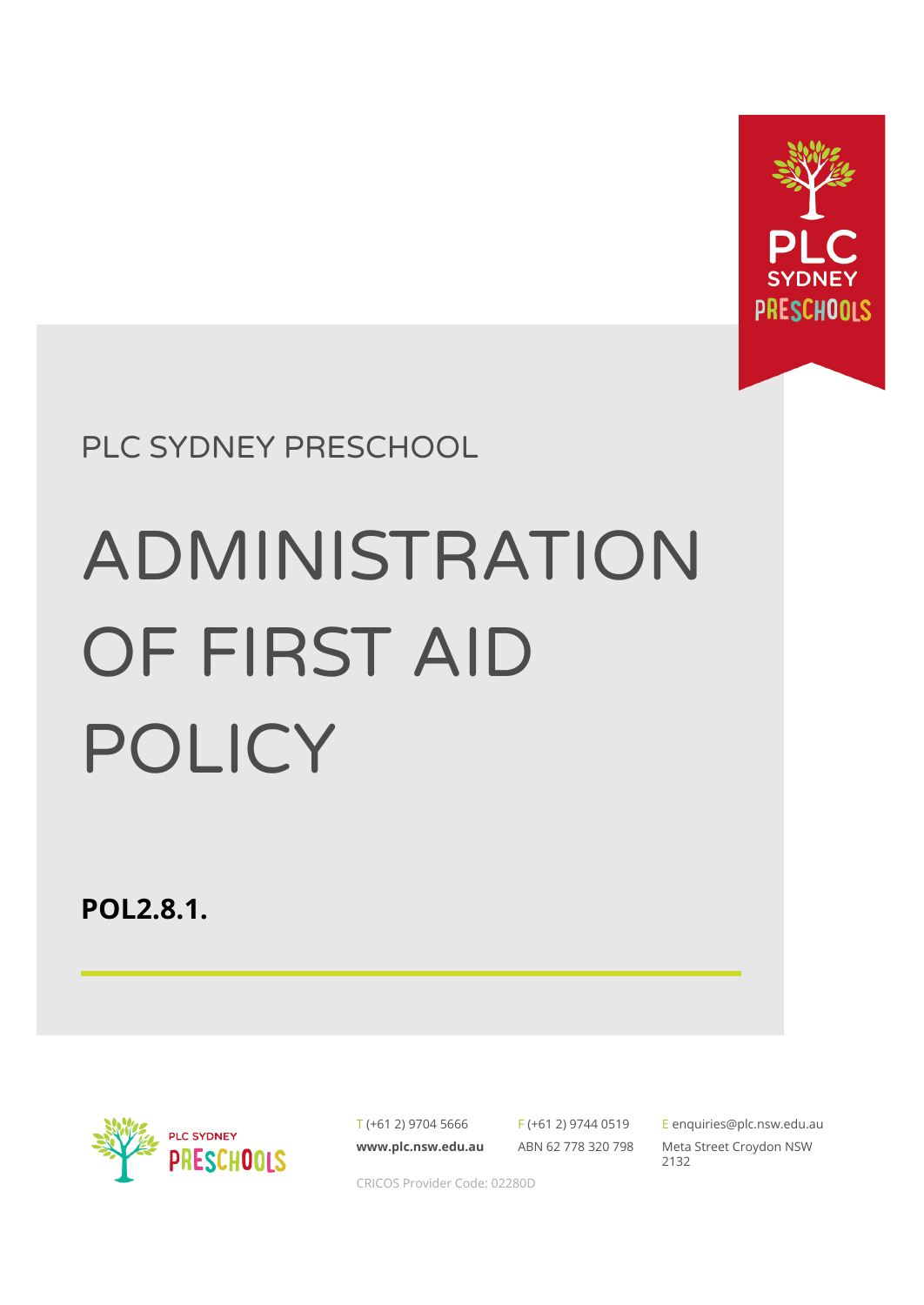| <b>Name of Policy</b>      | PLC SYDNEY PRESCHOOL ADMINISTRATION OF FIRST AID POLICY           |
|----------------------------|-------------------------------------------------------------------|
| <b>Policy Number</b>       | POL2.8.1.                                                         |
| <b>Policy Status</b>       | APPROVED                                                          |
| <b>Date Effective</b>      | January 2020                                                      |
| <b>Last Edited</b>         | 1 March 2020                                                      |
| <b>Date of Next Review</b> | 1 May 2022                                                        |
| <b>Review Period</b>       | Every two years or as required as a result of legislative changes |
| <b>Contact Person</b>      | Head of Compliance and Human Resources                            |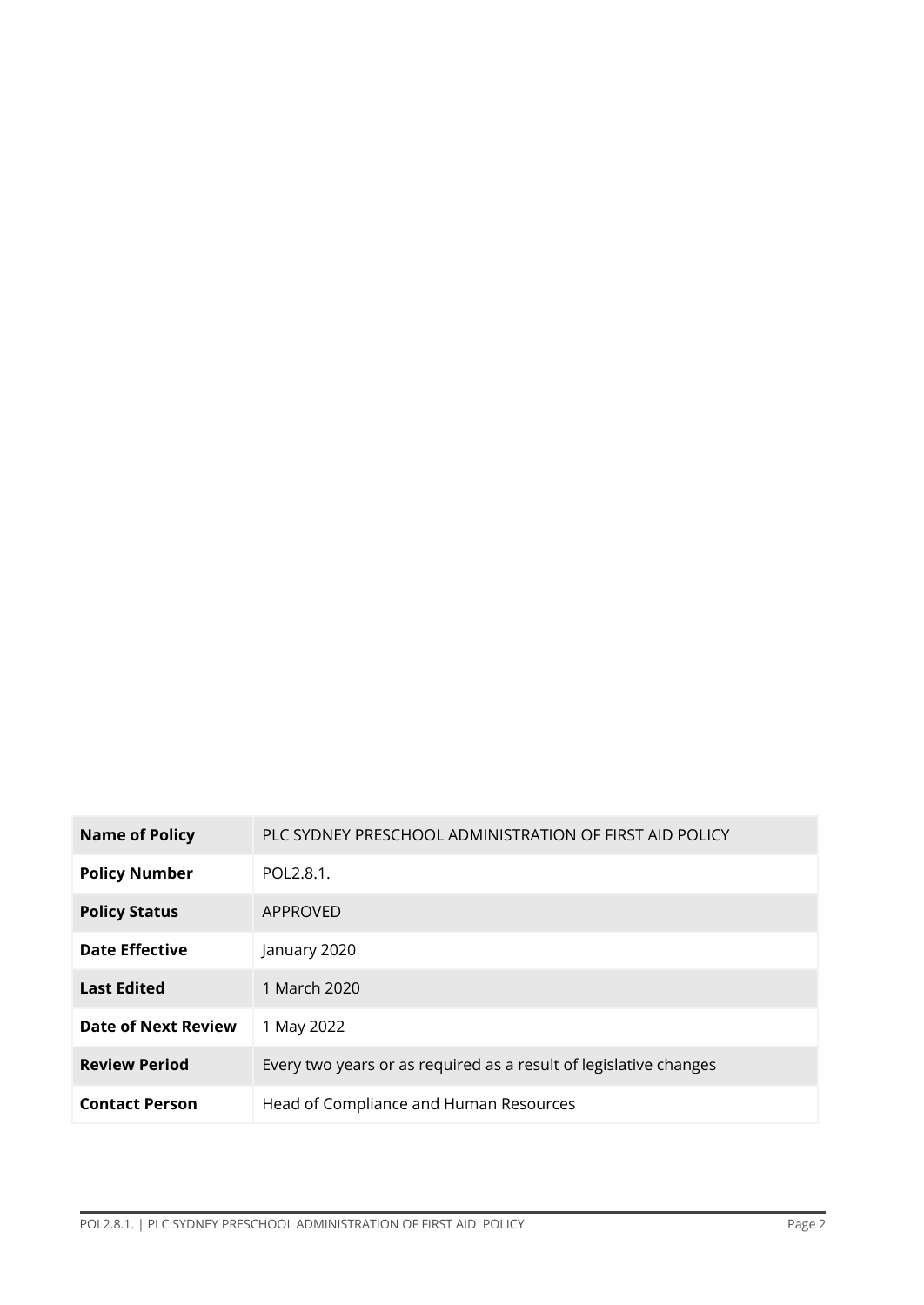## **TABLE OF CONTENTS**

| <b>1 RELATED LEGISLATION AND REFERENCES</b> | 4  |
|---------------------------------------------|----|
| <b>2 INTRODUCTION</b>                       | 4  |
| <b>3 OUTCOMES</b>                           | 4  |
| <b>4 STRATEGIES</b>                         | 5  |
| <b>4.1 FIRST AID QUALIFICATIONS</b>         | 5  |
| <b>4.2 FIRST AID ACTION RESPONSE</b>        | 5  |
| <b>4.3 THE NEED FOR AN AMBULANCE</b>        | 5  |
| <b>4.4 INFECTION AND PREVENTION CONTROL</b> | 6  |
| <b>4.5 POISONS INFORMATION CENTRE</b>       | 6  |
| <b>5 ROLES AND RESPONSIBILITIES</b>         | 7  |
| <b>6 POLICY EVALUATION AND REVIEW</b>       | 9  |
| <b>7 ACKNOWLEDGEMENT</b>                    | 10 |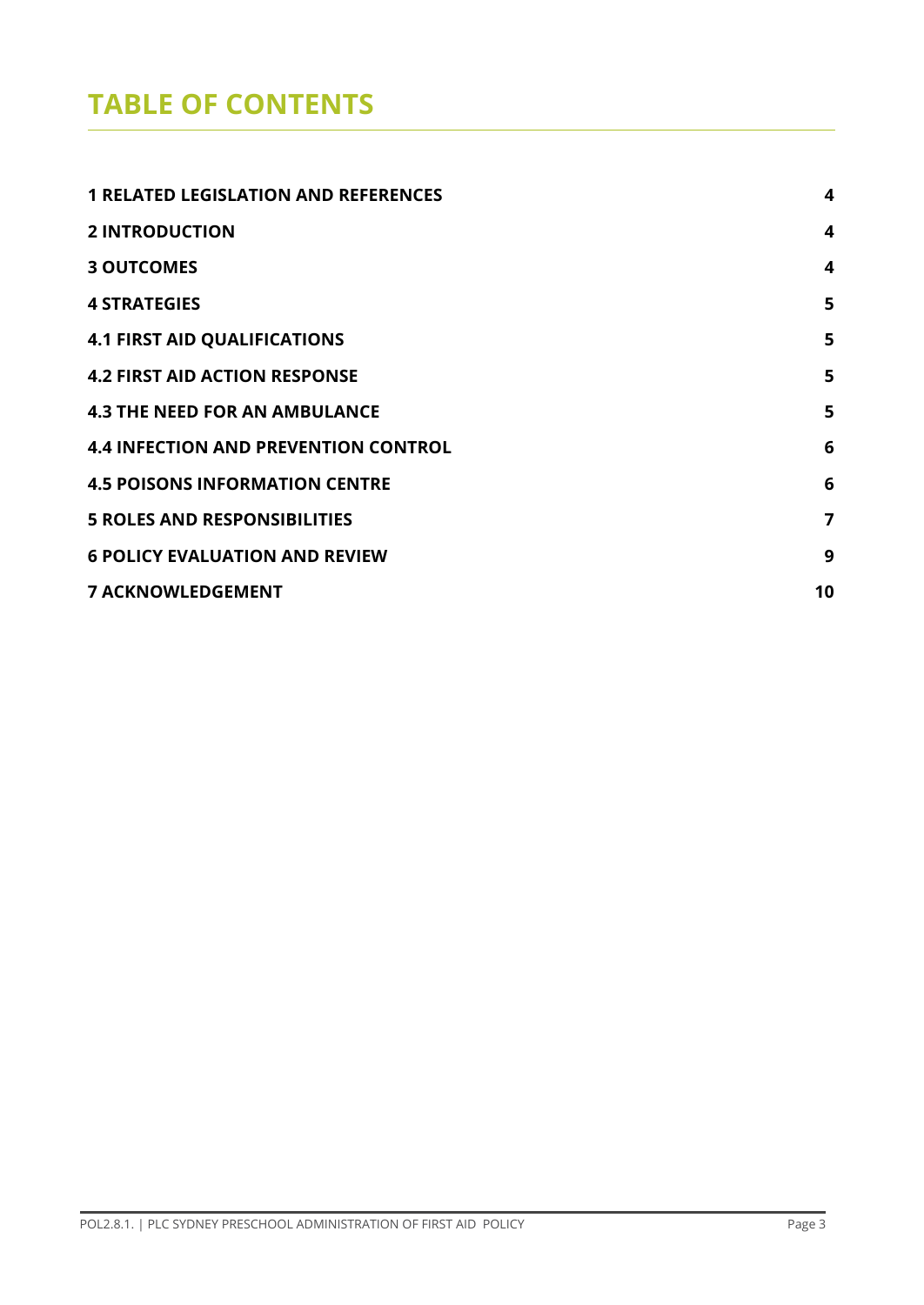## <span id="page-3-0"></span>**1 RELATED LEGISLATION AND REFERENCES**

This information refers to Quality Area 2 of the National Quality Standards: Children's Health and Safety.

- **●** *Education and Care Services National Law Act 2010:* Sections 167, 169
- **●** *Education and Care Services National Regulations 2011*: Regulations 87,89,136,137,168, 245
- *● Work Health and Safety Act 2011*
- *● Children and Young Persons (Care and Protection Act 1998)*

## **2 INTRODUCTION**

The First Aid Policy, strategies and practices are designed to support Educators to:

- Ensure that ill or injured persons are stabilised and comforted until medical help intervenes.
- Monitor ill or injured persons in the recovery stage.
- Apply further first aid strategies if the condition does not improve.
- Ensure that the environment is safe and that other persons are not in danger of becoming ill or injured.

First aid is the emergency aid or treatment given to persons suffering illness or injury following an accident and prior to obtaining professional medical services if deemed necessary. It includes emergency treatment, maintenance of records, dressing of minor injuries, recognition and reporting of health hazards and participation in safety programs.

### **3 OUTCOMES**

First Aid can preserve life, prevent a condition from worsening and promote recovery. The capacity to provide prompt basic first aid is particularly important in the context of an early childhood service where staff have a duty of care to take positive steps towards maintaining the health and safety of each child.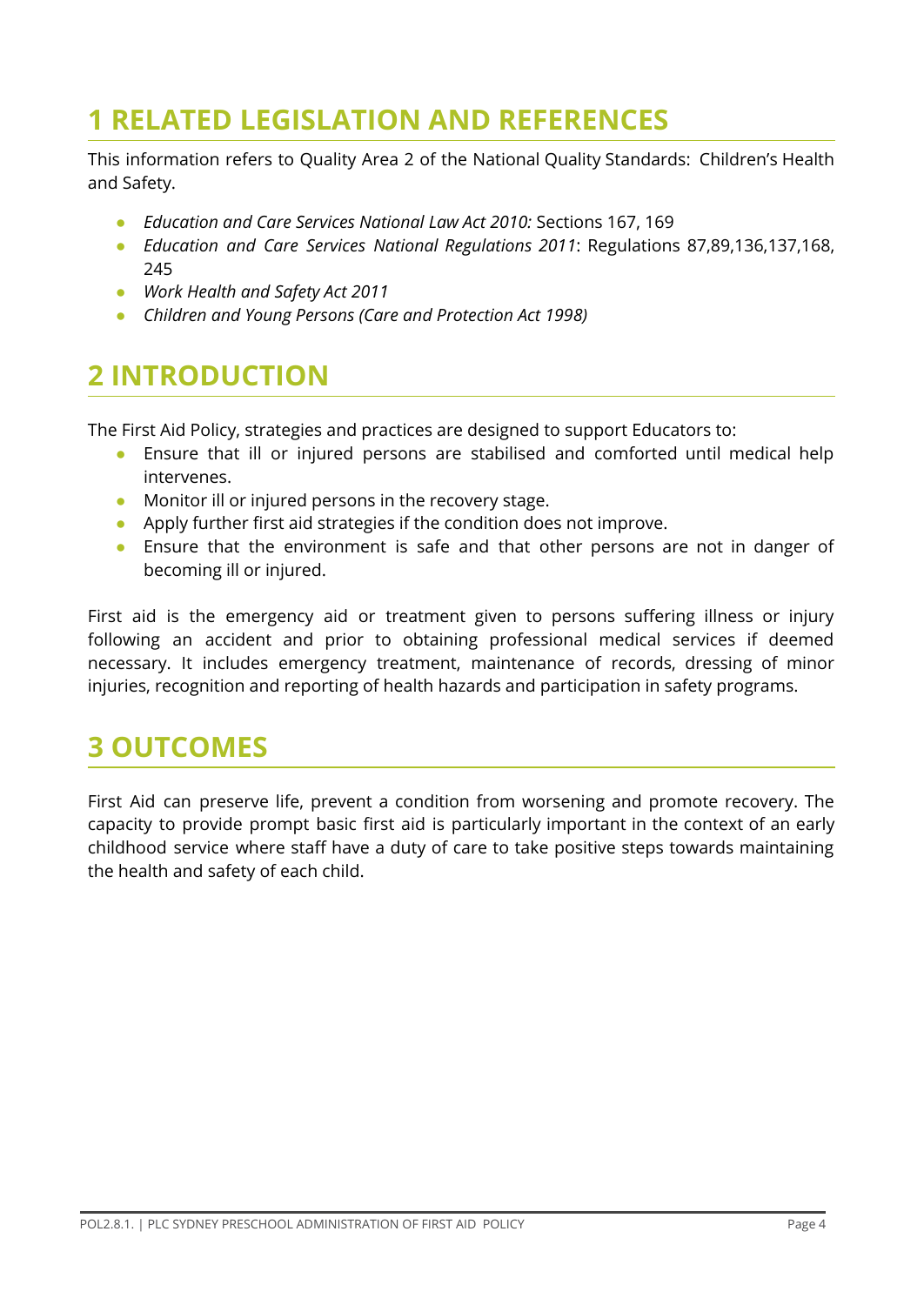## **4 STRATEGIES**

#### **4.1 FIRST AID QUALIFICATIONS**

The following persons are in attendance at any place where children are being educated and cared for by the service, and immediately available in an emergency, at all times that children are being educated and cared for by the service:

- A. At least one Educator who holds a current approved first aid qualification.
- B. At least one Educator who has undertaken current approved anaphylaxis management training.
- C. At least one Educator who has undertaken current approved emergency asthma management training.
	- First Aid Qualifications must be acquired through an approved provider as deemed so by ACECQA .
	- Copies of First Aid Qualifications will be stored in Staff Records.
	- The Preschool informs children, families, and Educators of those persons who hold First Aid Qualifications.

#### **4.2 FIRST AID ACTION RESPONSE**

Generally first aid is provided in response to unpredictable illness or injury. Educators have an obligation to ensure parents and guardians are informed about first aid provided to their children.

#### **4.3 THE NEED FOR AN AMBULANCE**

An ambulance will be called when the following instances, but not limited to, occur to a person or child at the Preschool:

- Unconsciousness or an altered conscious state.
- Experiencing difficulty breathing..
- Showing signs of shock.
- Experiencing severe bleeding, or who is vomiting blood or passing blood.
- Slurred speech.
- Injuries to the head, neck or back
- Possible broken bones

The Educator responsible for first aid will assess each circumstance thoroughly when making the decision to call an ambulance.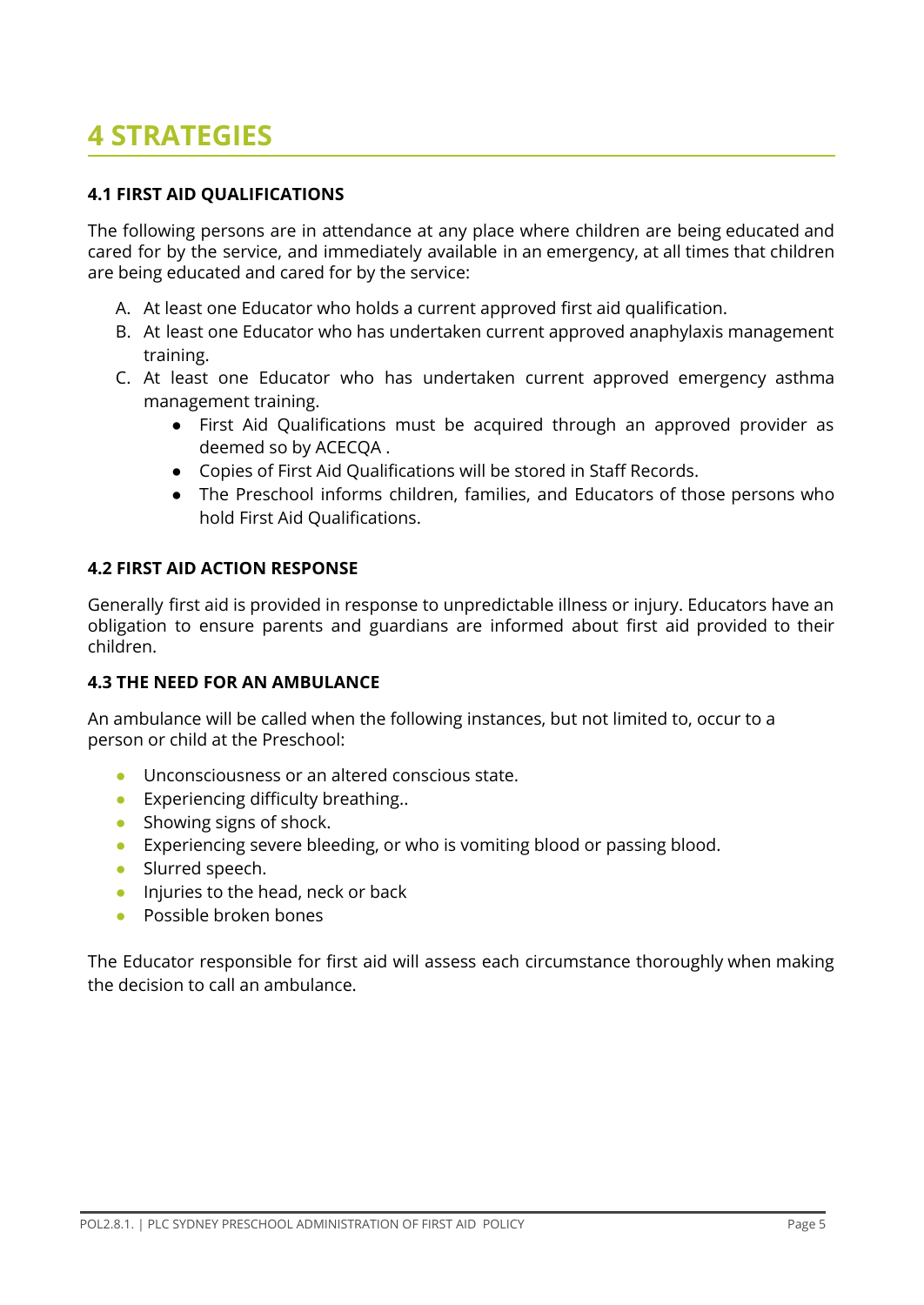#### **4.4 INFECTION AND PREVENTION CONTROL**

Adequate infection and prevention control must be practiced at all times when administering first aid or cleaning up blood or body fluids. The following infection control procedures must always be adhered to:

- Cover cuts and abrasions with waterproof occlusive dressing to avoid contamination of cuts/abrasions with another person's blood and/or bodily fluids.
- Wear protective gloves when in contact with body fluids, non contact skin and mucous membranes.
- Wear a mask and eye protection where there is a risk of splashing blood or other bodily fluids
- Remove any broken glass or sharp material with forceps or tongs and place in the container.
- Wash hands thoroughly after direct contact with the injured person or blood/body fluids, with warm soapy water, rinse, dry and sanitise hands using an alcohol-based rub or gel.

#### **4.5 POISONS INFORMATION CENTRE**

The Poisons Information Centre telephone number 131 126 is displayed:

- Next to every telephone in the Preschool.
- Where dangerous products are stored.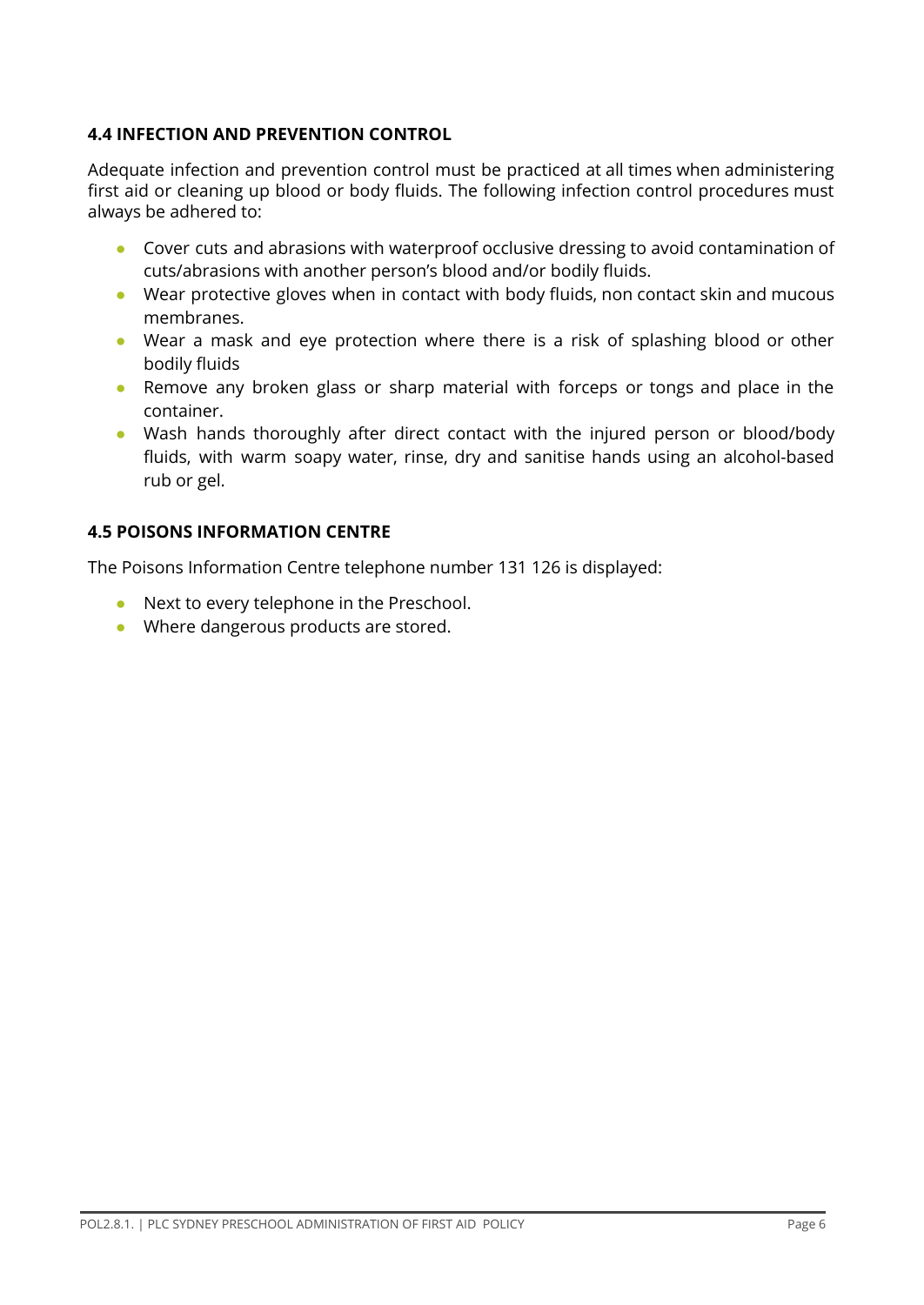## **5 ROLES AND RESPONSIBILITIES**

| <b>ROLE</b>          | <b>AUTHORITY/RESPONSIBILITY FOR</b>                                                                                                                                                                                                                                                                                                                                                                                                                                                                                                                                                                                                                                                                                                                                                                                                                                                                                                                                                                                                                                                                                                                                                                                                                                                                                                                                                                                                                                                                                                                                                                                                                                                                                                                                                                                                                                          |
|----------------------|------------------------------------------------------------------------------------------------------------------------------------------------------------------------------------------------------------------------------------------------------------------------------------------------------------------------------------------------------------------------------------------------------------------------------------------------------------------------------------------------------------------------------------------------------------------------------------------------------------------------------------------------------------------------------------------------------------------------------------------------------------------------------------------------------------------------------------------------------------------------------------------------------------------------------------------------------------------------------------------------------------------------------------------------------------------------------------------------------------------------------------------------------------------------------------------------------------------------------------------------------------------------------------------------------------------------------------------------------------------------------------------------------------------------------------------------------------------------------------------------------------------------------------------------------------------------------------------------------------------------------------------------------------------------------------------------------------------------------------------------------------------------------------------------------------------------------------------------------------------------------|
| Approved<br>Provider | Ensuring that every reasonable precaution is taken to protect children<br>at the Preschool from harm and hazards that are likely to cause injury<br>(Section 167).<br>Ensuring that at least one Educator with current approved First Aid<br>$\bullet$<br>Qualifications is in attendance and immediately available at all times<br>that children are being educated and cared for by the Preschool<br>(Regulation 136). This can be the same person who has anaphylaxis<br>management training and emergency asthma management training,<br>also required under the Regulations.<br>Appointing a staff member to be the nominated first aid officer.<br>Advising families that a list of first aid and other health products used<br>by the Preschool is available for their information, and that first aid<br>kits can be inspected on request.<br>Providing and maintaining an appropriate number of up to-date,<br>$\bullet$<br>fully-equipped first aid kits that meet Australian Standards.<br>Providing and maintaining a portable first aid kit that can be taken<br>$\bullet$<br>offsite for excursions and other activities.<br>Ensuring that first aid training details are recorded on each staff<br>$\bullet$<br>member's record.<br>Ensuring safety signs showing the location of first aid kits are clearly<br>displayed.<br>Ensuring there is an induction process for all new staff, casual and<br>$\bullet$<br>relief staff, that includes providing information on the location of first<br>aid kits and specific first aid requirements.<br>Ensuring a resuscitation flow chart is displayed in a prominent<br>$\bullet$<br>position in the indoor and outdoor environments of the Preschool.<br>Keeping up to date with any changes in procedures for administration<br>of first aid and ensuring that all Educators are informed of these<br>changes. |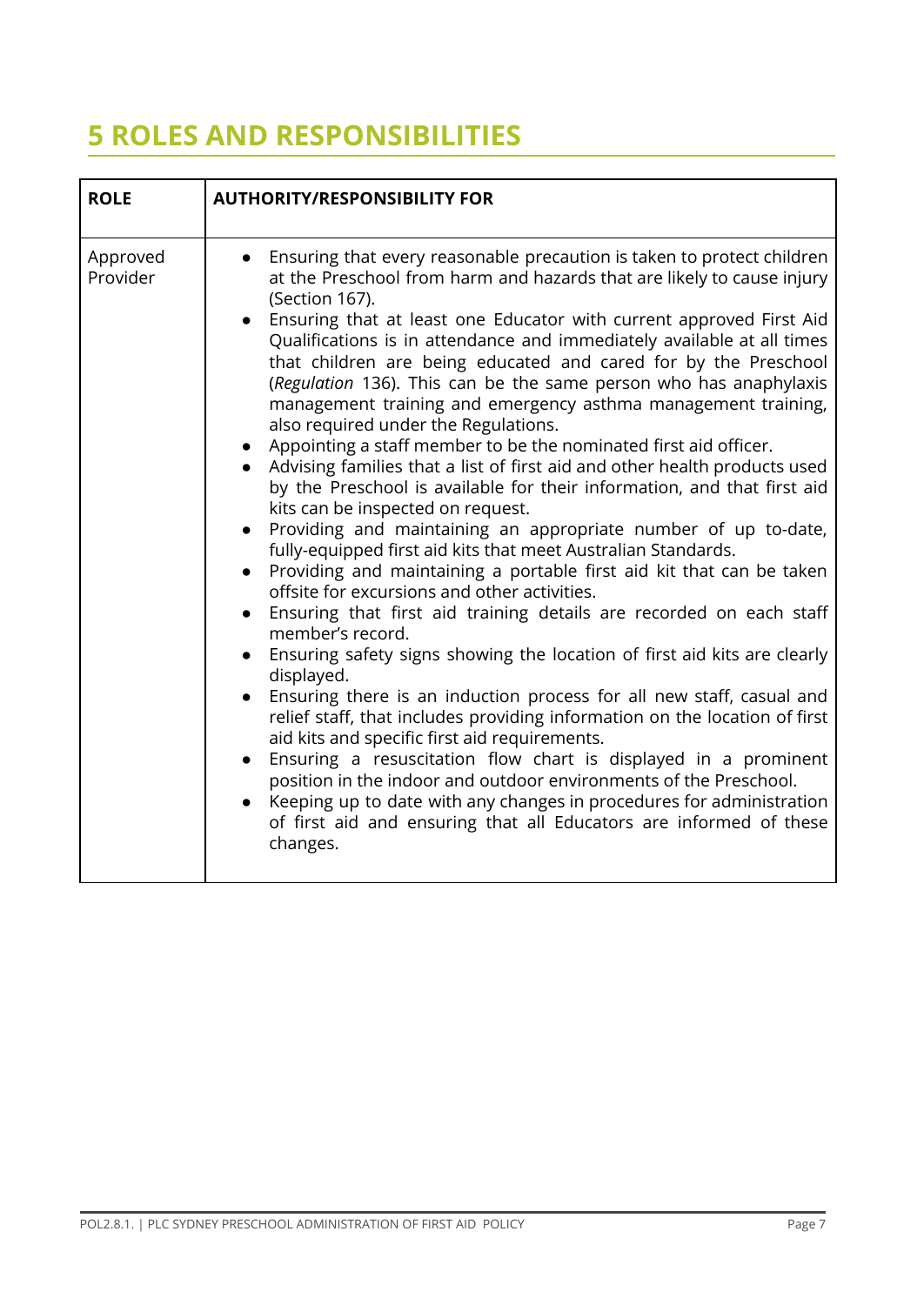| Nominated<br>Supervisor           | Ensuring that all staff approved first aid qualifications, anaphylaxis<br>management training and emergency asthma management training<br>are current, meet the requirements of the National Act (Section 169(4))<br>and National Regulations (Regulation 137), and are approved by<br>ACECQA.<br>Ensuring a portable first aid kit is taken on all excursions and other<br>offsite activities.<br>Monitoring the contents of all first aid kits and arranging with the<br>Approved Provider for replacement of stock, including when the<br>use-by date has been reached.<br>Disposing of out-of-date materials appropriately.<br>Keeping up to date with any changes in the procedures for the<br>administration of first aid.                                                                                                                                                    |
|-----------------------------------|-------------------------------------------------------------------------------------------------------------------------------------------------------------------------------------------------------------------------------------------------------------------------------------------------------------------------------------------------------------------------------------------------------------------------------------------------------------------------------------------------------------------------------------------------------------------------------------------------------------------------------------------------------------------------------------------------------------------------------------------------------------------------------------------------------------------------------------------------------------------------------------|
| Nominated<br>First Aid<br>Officer | Implementing appropriate first aid procedures when necessary.<br>Maintaining a current approved first aid qualification, anaphylaxis<br>management training and emergency asthma management training,<br>as required.<br>Practicing CPR and administration of an auto-injection device at least<br>annually.<br>Keeping up to date with any changes in the procedures for the<br>administration of first aid.<br>Ensuring that all children are adequately supervised while providing<br>first aid and comfort for a child involved in an incident or suffering<br>trauma.<br>Ensuring that the details of any incident requiring the administration<br>of first aid are recorded on the Incident, Injury, Trauma and Illness<br>record.<br>Notifying the Nominated Supervisor six months prior to the expiration<br>of their first aid, asthma or anaphylaxis accredited training. |
| Families                          | Providing the required information for the service's medication<br>record.<br>Providing written consent (via the enrolment record) for service staff<br>to administer first aid and call an ambulance, if required.<br>Being contactable, either directly or through emergency contacts<br>listed on the child's enrolment record, in the event of an incident<br>requiring the administration of first aid.<br>Paying for any costs associated with an ambulance call out.                                                                                                                                                                                                                                                                                                                                                                                                         |